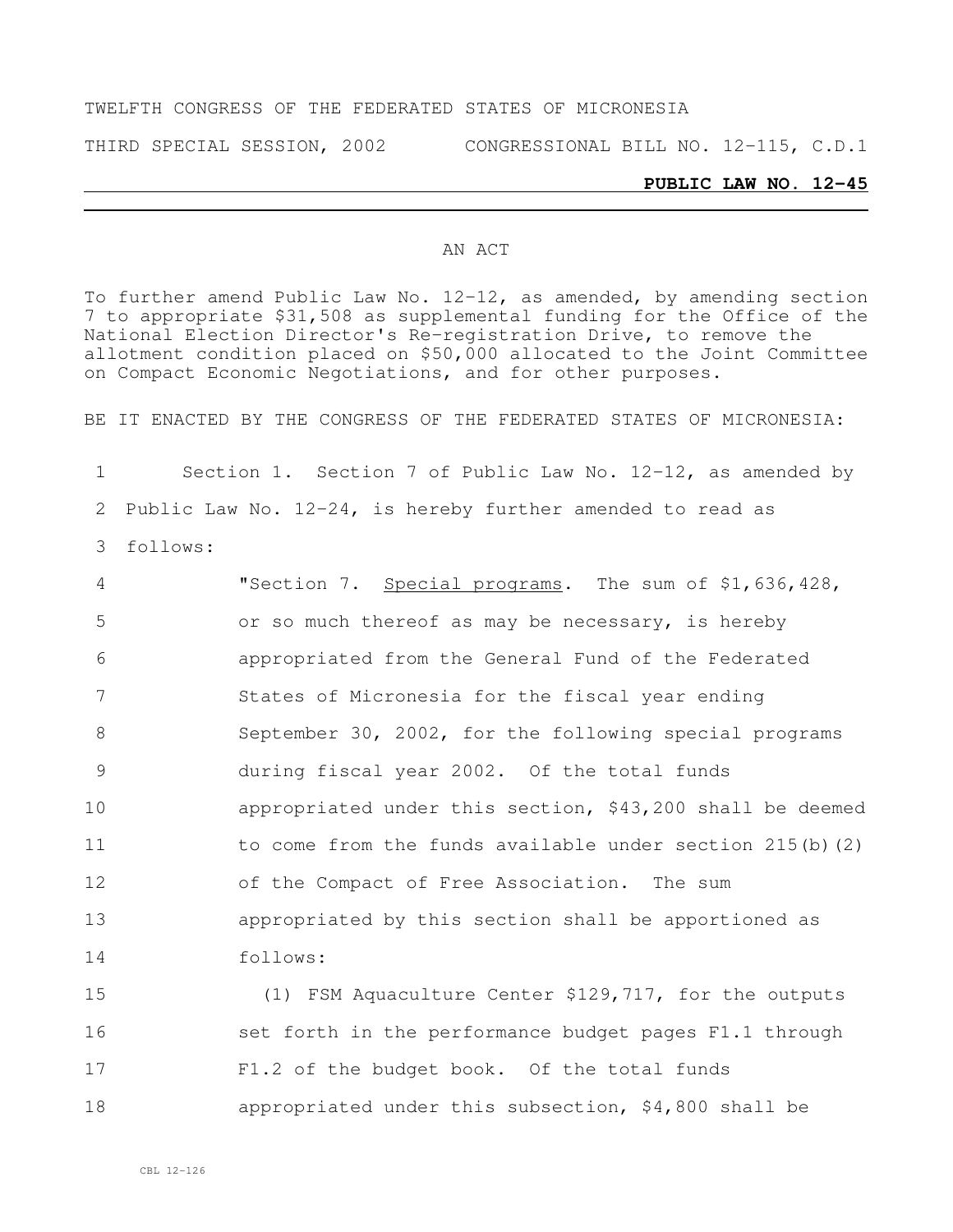# **PUBLIC LAW NO. 12-45**

| 1             | deemed to come from the funds available under section     |
|---------------|-----------------------------------------------------------|
| $\mathbf{2}$  | 215(b)(2) of the Compact of Free Association.             |
| 3             | Joint Committee on Compact Economic Negotiations<br>(2)   |
| 4             | (JCN) \$946,769, for the activities set forth in the      |
| 5             | performance budget pages F2.1 through F2.2 of the budget  |
| 6             | book. Of the total funds appropriated under this          |
| 7             | subsection, \$38,400 shall be deemed to come from the     |
| 8             | funds available under section 215(b) (2) of the Compact   |
| $\mathcal{G}$ | of Free Association.                                      |
| 10            | (3) National Government Early Retirement Loan             |
| 11            | Repayment Fund                                            |
| 12            | \$282,309 for the repayment of the Asian Development Bank |
| 13            | financed early retirement loan.                           |
| 14            | (4) FSM National Government Employee Retirement Plan      |
| 15            | \$-0-, for the purpose of providing the initial capital   |
| 16            | for a retirement plan for the employees of the FSM        |
| 17            | National Government.                                      |
| 18            | (5) Office of the National Election Director              |
| 19            | \$277,633, for the purpose of funding the operations of   |
| 20            | the Office of the National Election Director, including   |
| 21            | the national election offices in each of the four         |
| 22            | states."                                                  |
| 23            |                                                           |
| 24            |                                                           |
| 25            |                                                           |
|               |                                                           |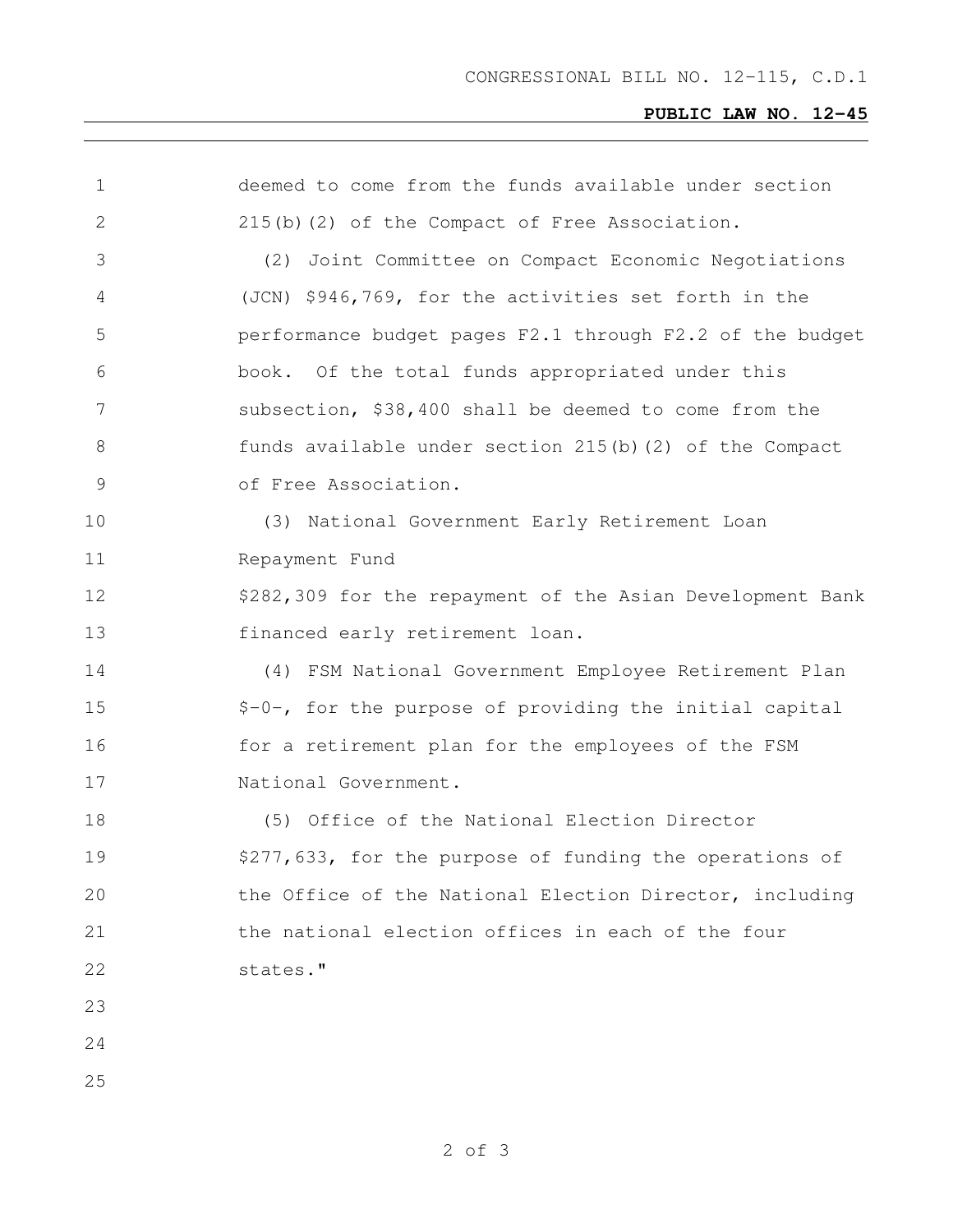# **PUBLIC LAW NO. 12-45**

| $\mathbf 1$     |                                                             |
|-----------------|-------------------------------------------------------------|
| $\mathbf{2}$    |                                                             |
| $\mathfrak{Z}$  | Section 2. This act shall become law upon approval by the   |
| 4               | President of the Federated States of Micronesia or upon its |
| $\mathsf S$     | becoming law without such approval.                         |
| $\sqrt{6}$      |                                                             |
| $7\phantom{.0}$ |                                                             |
| $\,8\,$         |                                                             |
| $\mathcal{G}$   | July 23 (2002)                                              |
| 10              |                                                             |
| 11              |                                                             |
| 12              |                                                             |
| 13              |                                                             |
|                 |                                                             |
| 14              | /s/ Redley Killion for                                      |
| 15              | Leo A. Falcam<br>President                                  |
| 16              | Federated States of Micronesia                              |
| 17              |                                                             |
| 18              |                                                             |
| 19              |                                                             |
| 20              |                                                             |
| 21              |                                                             |
| 22              |                                                             |
| 23              |                                                             |
| 24              |                                                             |